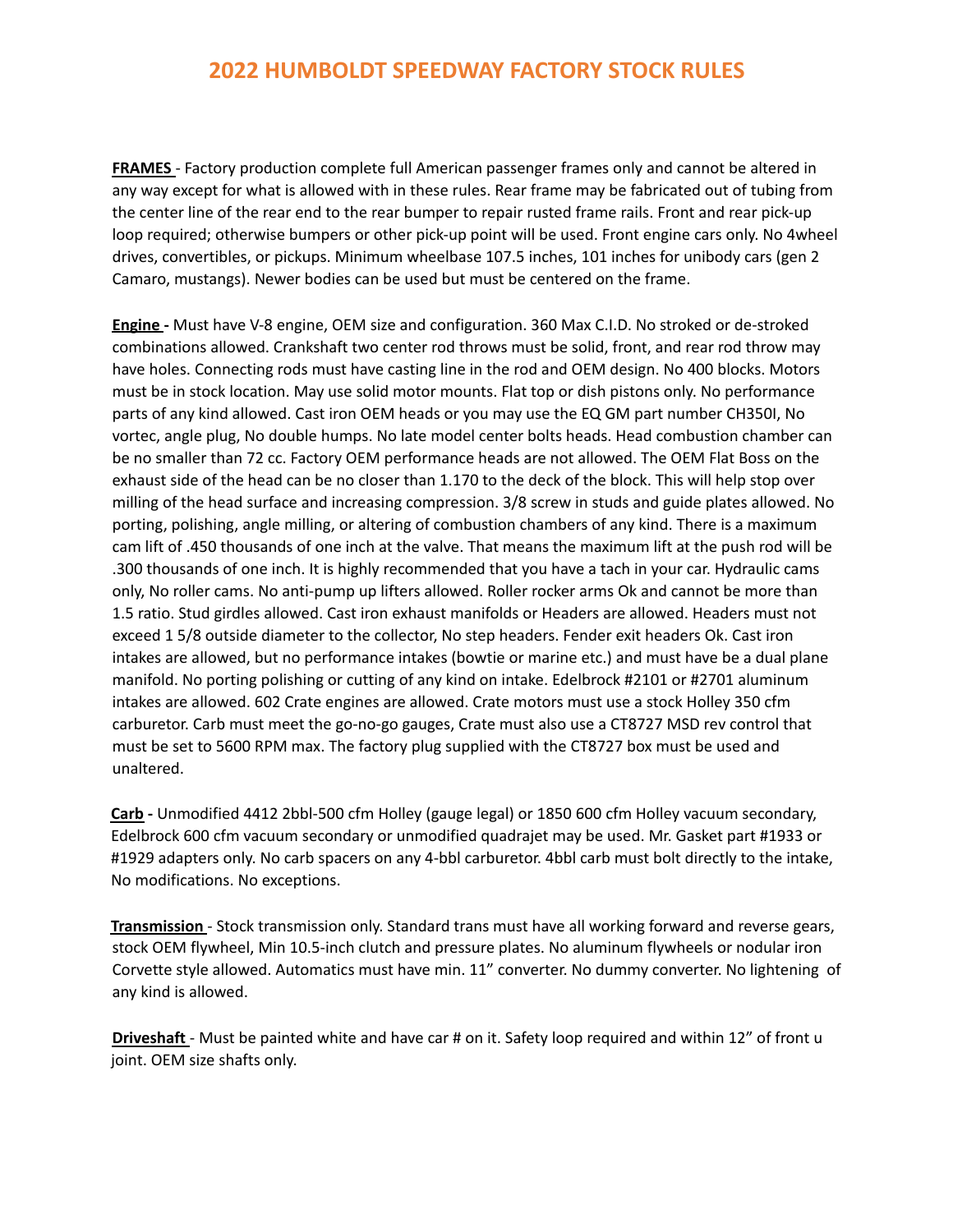## **2022 HUMBOLDT SPEEDWAY FACTORY STOCK RULES**

**Rear-ends -** OEM original rear ends in stock location, or 9-inch Ford with stock drum or disc brakes, floaters ok and recommended. Gears may be locked by welding of spiders. Mini spools or full spools can be used. All mounting points must match all mounting points on the rear end from original, No aluminum calipers. Rear lower spring seat must be welded to rear end housing tube, No bolt on spring seat mount. Rear trailing arm top mount cannot be more than 2 1/2" from center of bolt to top of rear end housing at any time. Rear trailing arm bottom mount cannot be more the 3" from bottom housing tube to center of bolt at any time. No rear control arm bushing with spherical bushing or off set bushing top or bottom front or rear of control arm. No Mid-Evil type bushings are allowed. No altering of trailing arm bushings. Cars with leaf springs must remain stock, No exceptions. Spring mounts on rear end need to be same side to side no off setting. No spring rubbers. Trailing arm mounts on rear end must be same height side to side. Trailing arm bolts must always be tight.

Aftermarket rear control arms are allowed. They must be stock lengths.

**Body -** Stock appearing body, must have body lines, No slab body's, Body must roll in at the bottom like OEM. Body's must be steel. 5'Max Spoiler Allowed, sides to only exceed 2' behind and 2' above.

**Roll Cage** - A 6-point cage with at least 3 driver's side door bars and 2 bars in right side. An x-brace to rear of car is recommended but not mandatory. Must be welded to frame in a safe manner. Front and rear hoops are allowed. Minimum tubing thickness is .095. Unibody cars must be tied together at sub frames.

**Tires & Wheels** - 8" or 10" asphalt take offs allowed. 10" steel wheels max. May run the KK704 mod tire but must run 8" wheels. No mixing of tires, sipping and grooving are allowed. Bead-lock on right side only, All tires must durometer 55

**Driver's Area** - Must have 5-poing safety harness no more than 3 years old. Aluminum seat only and must use 3/8 bolts and flat washers to mount the seat. Must have fire extinguisher, Must have arm restraints or window net.

**Steering column** – Must be in stock location, quick release wheel ok, quickeners allowed.

**Bumpers** - Stock bumpers or tube bumpers ok, must cut wrap around off the ends. No sharp edges. No bars connected to bumpers. No cow killer bumpers. Aftermarket nose and tail pieces are allowed. Rear of the car must be closed in between the frame rails and from the trunk to the top of the rear frame.

**Weight** - 3,000 lbs. after race with driver. **Added weight ballast must be painted white and have car #** on it. Must be mounted with 2 %" bolts min. Weight not painted and not numbered will result in a **disqualification.**

**Brakes** - Must be OEM front and rear with OEM master cylinder. Right front shut off allowed. No proportioning valves. All brakes required must work at all times. No brake bias on front or rear allowed. Hanging pedals or aftermarket master cylinders ok, but no adjusters allowed.

**Fuel** - Pump Gas or Racing Gas, no Methanol or E85. NO Oxygenated fuel or other additives of any kind